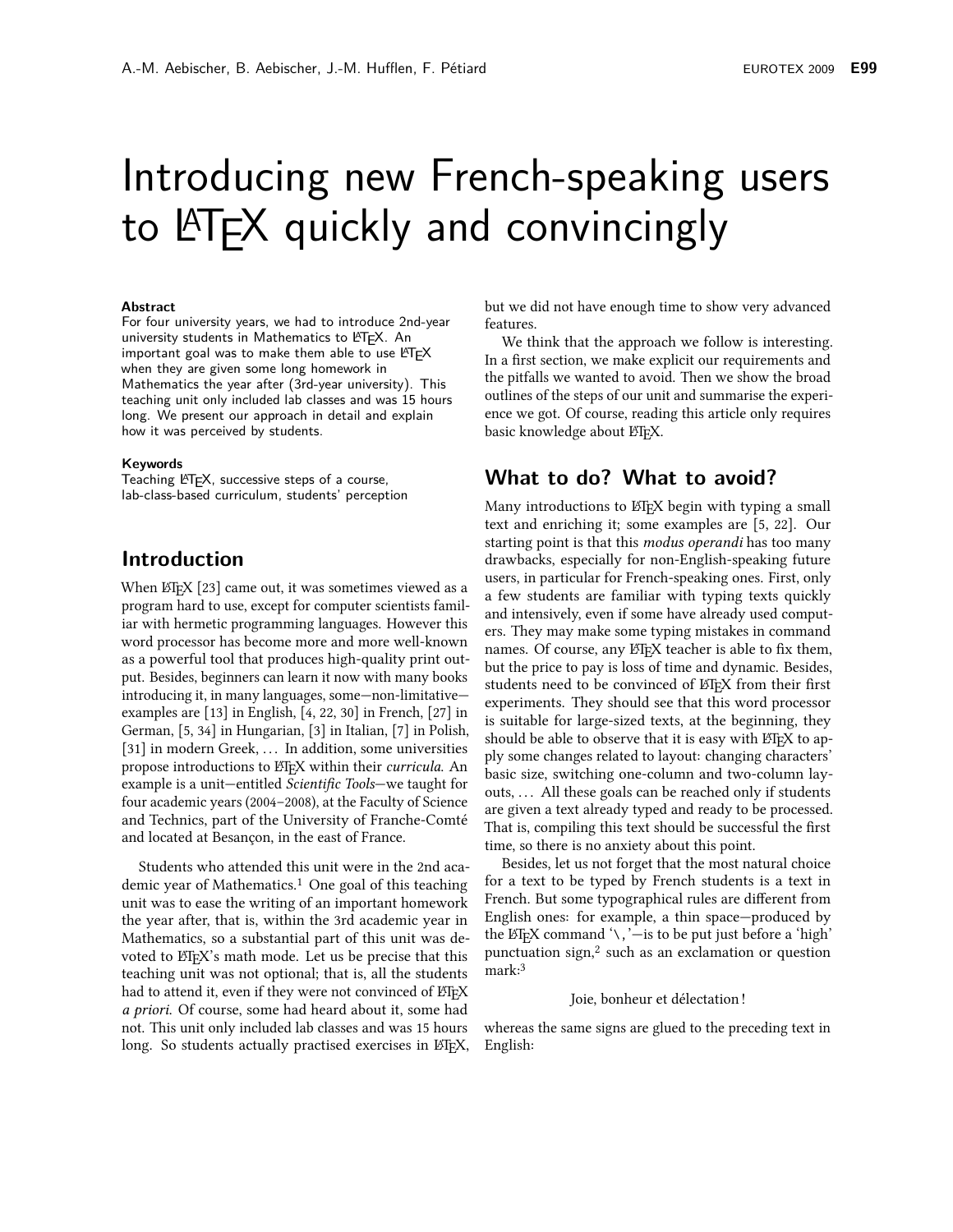#### there was a lot of fun!

That is, such punctuation signs should be *active*<sup>4</sup> within French fragments. Of course, the simplest solution to this problem is to use the babel package's french option [25, Ch. 9]. So, end-users can type 'Vous\_comprenez?' or 'Vous\_comprenez\_?' and the results will be typeset correctly in both cases:

#### Vous comprenez?

This point may seem to be a digression, but our purpose is to show how difficult the beginning of an introduction to ETEX for non-English-speaking people is. Teachers are placed in a dilemma: either students have to typeset texts peppered with commands such as '\'' or '\,', or they should be given a big preamble, consisting of many \usepackage directives, with the advice 'You will understand later.'<sup>5</sup> In the case of the French language, this point is enforced because of accented letters: the most frequently used are directly provided by French keyboards-for example, 'é' or 'è', very frequent within French words-but the keys are unusable if the inputenc package has not been loaded with the latin1 option [25, § 7.11.3]. If French students begin to learn LATEX by typing their own texts, there is no doubt that these texts will contain accented letters.

Anyway, the best solution seems to be a complete textin French or in English-and students can perform first exercises by changing some sentences or adding some short fragments. Students can put down some simple sentences in English, so writing in this language avoids some problems related to French typography. When they have become familiar with the commands of ETFX and its 'philosophy', the tools making it practical to write in the French language—the babel and inputenc packages—will be introduced. From our point of view, a 'good' text, usable as a starting point, should provide the following features:

- $\Box$  a title, author, and date identified, so students can learn about commands such as \title, \author, \date, and \maketitle; an annotation may be a pretext for introducing the \thanks command;
- $\Box$  an average-sized text;
- $\Box$  a command used without argument, in order to show that a space character following a command's name without explicit delimiter is gobbled up;
- $\Box$  a word hyphenated incorrectly, so students can realise that some words may be hyphenated, and learn how to fix such a mistake, even if that is rare;
- $\Box$  a pretext for introducing a new command in ETEX,
- $\Box$  a pretext for introducing cross-references.

# The steps of our unit

The source text given to students is [10]. More precisely, the first version, giavitto.tex, does not use the babel package, even though this text is in French, with a short introduction we wrote in English. The inputenc package is not used, either, so we used TEX accent commands, and 'high' punctuation signs are explicitly preceded by a thin space, e.g.:

Joie, bonheur et d\'{e}lectation\,!

This text, a criticism about a book, came out in a forum. It has seemed to us to be very suitable for such an introduction to ETFX, because:

- $\Box$  it is 3 pages long, that is, a small-sized text, but not too short;
- $\Box$  the introduction's second paragraph reads:

... using the \LaTeX\ word processor...

- $\Box$  without the babel package's french option, there is a word hyphenated between a consonant and the following vowel, which is incorrect in French:<sup>6</sup> 'ex-emple' (for 'example', hyphenated as 'ex-ample' in English) should be hyphenated as 'exem-ple';7
- $\Box$ in this text, some words need an emphasis stronger than what is usually expressed by italicised characters: in the original text, typeset using only the standard typewriter font,<sup>8</sup> these words were written using capital letters:

Comment pouvait-IL savoir cela?

The source text reads:

Comment pouvait-\superemph{il}...

and we can illustrate the use of variants of this new command \superemph:

```
\newcommand{\superemph}[1]{\uppercase{#1}}
\newcommand{\superemph}[1]{%
 **\uppercase{#1}**}
\newcommand{\superemph}[1]{**\textsc{#1}**}
```
That allows a kind of 'semantic markup' [17], in the sense that this markup is related to a semantic notion, rather than some layout.

The first exercise is to compile the source text of this first version giavitto.tex, the second is to play with some options of the \documentclass command: twocolumn,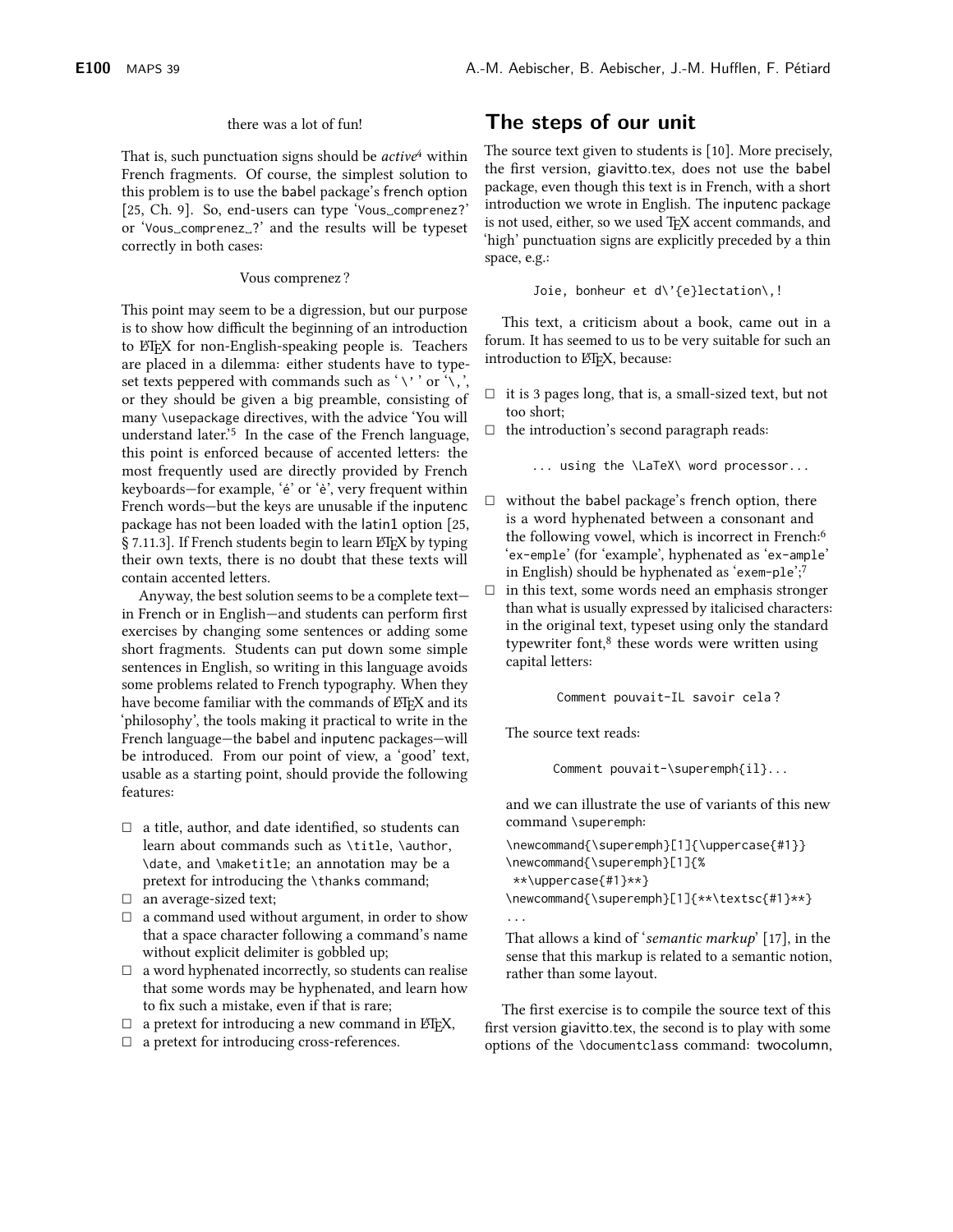12pt, ... so students can see that adapting a document to different layouts is easy. Guidelines are given in [15]. To sum up the order we follow:

- $\Box$  basic notions: commands, environments, preamble;
- $\Box$  sectioning commands: \part, \chapter, ...
- parsing problem regarding commands without a right  $\Box$ delimiter (*cf. supra*);
- $\Box$  formatting environments: center, flushleft, flushright;
- $\Box$  changing characters' look: commands and environments such as \textbf and bfseries, \textsf and  $sffamily, \ldots$
- $\Box$  introducing and redefining new commands: \newcommand and \renewcommand, use of 'semantic' markup, by means of commands such as \superemph (cf. supra), 'local' definitions-surrounded by additional braces-vs. global ones;
- $\Box$  changing size: commands and environments small, footnotesize, ...
- $\Box$  list environments: itemize, description, enumerate; counters controlling enumerate environments, difference between redefining values and looke.g., as done respectively by the commands \enumi and \labelenumi-insertion of footnotes;
- $\Box$  introducing *packages*: examples are indentfirst<sup>9</sup> [25, p. 32] and eurosym [25, pp. 408-409];
- $\Box$  notion of *dimensions*, how the page layout parameters are defined [25, Fig. 4.1] and how to customise them;
- $\Box$  how sequence of words (resp. successive lines) are split into lines (resp. pages), useful commands such as \-,\linebreak,\pagebreak,\smallskip,\medskip, \bigskip, putting unbreakable space characters by means of the '~' input character;
- $\Box$  management of *cross-references* and introduction of *auxiliary* (.aux) files, commands \label, \ref, \pageref; use of an additional toc file for a table of contents and \tableofcontents command;
- $\Box$  introducing some basic differences between French and English typography; then we show how the babel package allows ETEX to typeset texts written in many languages, possibly within the same document; introducing some useful commands of the babel package's french option; the 'standard' preamble of a ETFX document written in French is given:

\documentclass{...}

\usepackage[...,french]{babel} \usepackage[T1]{fontenc} \usepackage[latin1]{inputenc}

 $\ddotsc$ 

(see  $[25, \S\S 7.11.3 \& 7.11.4]$  about the packages fontenc

and inputenc); as an example taking advantage of L'IEX's multilingual features as much as possible, a second version of [10], giavitto-plus.tex, is given to students:

 $\Box$ the document's end is devoted to some complements not demonstrated in lab classes: some converters to HTML<sup>10</sup> (L'EX2HTML [11, Ch. 3], TEX4ht [11, Ch. 4], НурегЕЛЕХ [19]), ВІВТЕХ [28].

Of course, students are not required to master all these items: we make precise the points students must know, and other information is given as a *memorandum*, e.g., the list of commands changing characters' look. A second document [16] is devoted to math mode and is organised as follows:

- $\Box$  math mode vs. text mode;
- $\Box$  spacing in math mode;
- $\Box$  commands changing characters' look in math mode, e.g., \mathrm, \mathit, ..., additional packages such as amssymb or euscript;<sup>11</sup>
- commands producing Greek letters for mathematical  $\Box$ purpose ( $\alpha, \ldots$ ) and symbols ( $\left(\text{arrows}, \ldots\right)$ in math mode;
- $\square$  subscripts, superscripts, fractions, radicals;
- □ adjustments: commands \displaystyle, \textstyle, ..., operators taking limits or not, horizontal and vertical struts, the amsmath package's \text command;
- $\Box$  definition of operator names, by means of the commands \mathop, \DeclareMathOperator, \DeclareMathOperator\*, \mathbin, \mathrel;
- $\Box$ *delimiter* management, by means of the commands \left, \middle, and \right;
- $\Box$  environments cases and equation; more features belonging to the amsmath package, such as the environments multline, split, gather, and the commands \tag, \intertext;
- $\Box$  environments belonging to  $E E X$ : eqnarray, eqnarray\*;
- $\Box$  environments useful for general matrices ([b|p|v|V]matrix) and arrays ([sub]array), packages multirow, [del]array;
- $\Box$ back to LAT<sub>F</sub>X's text mode and introduction of the tabular environment.

Two other documents gently bring this unit to its end:

 $\Box$  [29] introduces pdfleT<sub>E</sub>X and the hyperref package [11, Ch. 2], taking as much advantage as possible of the features of the PDF<sup>12</sup> format related to hyperlinks;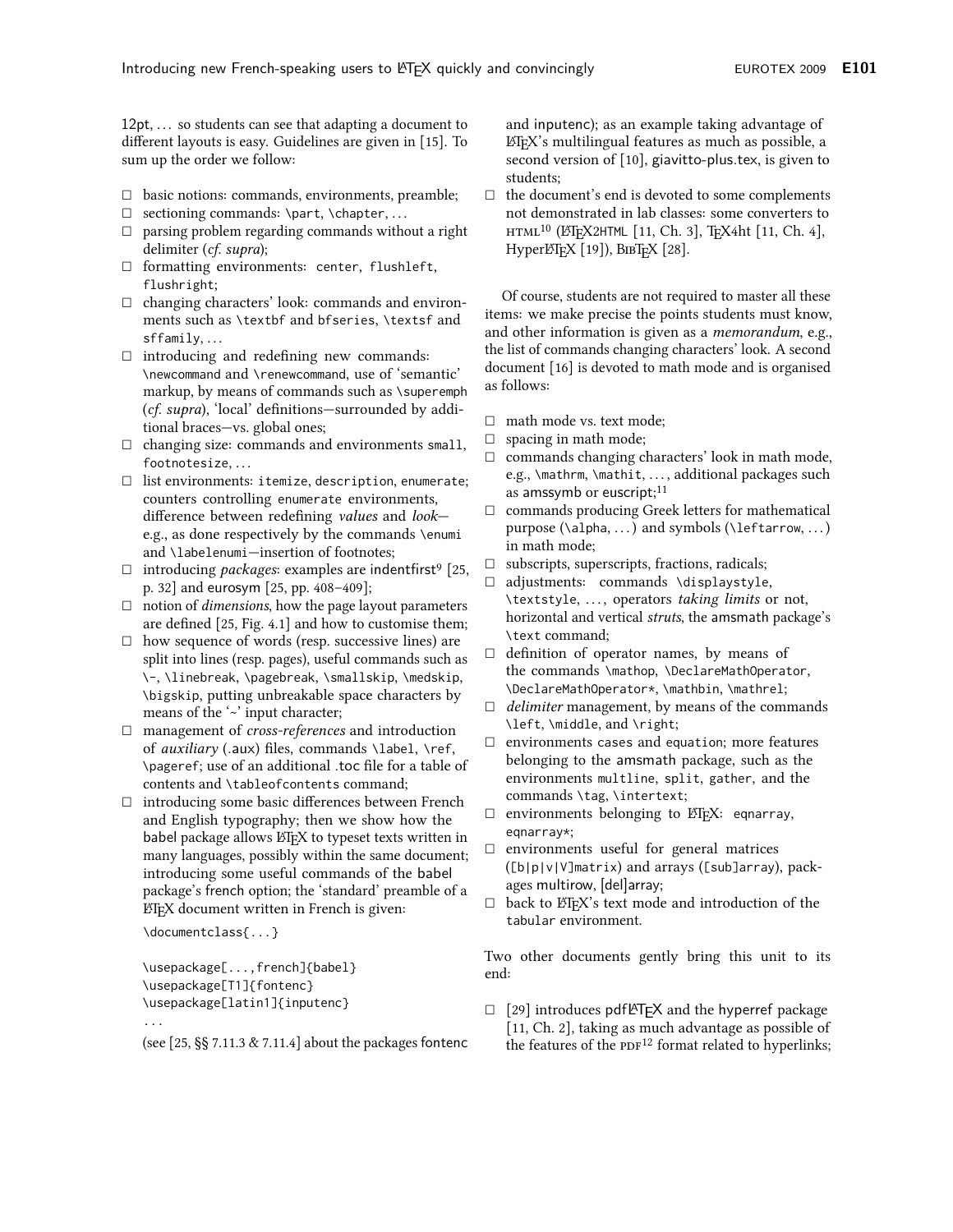$\Box$  [1] is devoted to image insertion, by means of the packages graphic( $s|x$ ) [25, § 10.2].

Of course, all these documents include referencespossibly on-line-that allow readers to learn more.

## **Lessons learned**

Teaching this unit gave good results: it actually seemed to us that students really enjoy discovering ETFX and using it. Generally they got nice outputs. In addition, practising LTFX's math mode caused them to realise how diverse 'graphical' expressions of Mathematics are. For example, 'modulo' is both an infixed and prefixed operator, as reflected by the two commands \bmod and \pmod. Likewise, the notion of operators taking limits separates the layout-the location of each piece of informationand the common notion-an interval's endpoints. That is, the commands of LTFX's math mode may be viewed as *presentation markup*, comparable to the namesake notion in MathML<sup>13</sup> [33, § 2.1.2].

Anyway, let us recall that we taught students in Mathematics. Such students learned the basics of a programming language,<sup>14</sup> but do not plan to become computer scientists. So, they did not get used to presenting programs nicely, by indenting them, as students in Computer Science learn to do, in order to be able to work on them again. A good exercise to emphasise this point is first to give students a complicated formula to be typeset, then to ask them to change it.

Teachers have to give some advice about organising L'EN source texts. For example, there should be no other word on a line containing \begin or \end commands delimiting environments, and nesting environments should be made clear by indenting them:

```
... text before.
\begin{itemize}
\mathcal{L} item \ldots_\begin{itemize}
\cup litem \ldots\mathbb{R}^2\end{itemize}
\end{itemize}
Text after. . .
```
Some notations should be avoided when a more systematic markup is available. For example, we think that it is better for students to get used to writing:

```
\begin{small}
```
\end{small}

than '{\small ...}'. Of course, the latter may appear

as simpler for short fragments, but any T<sub>E</sub>Xnician knows that it is possible to use a command like \small without additional braces, in which case, this size change runs until the next size change command. If the markup associated with a command is not clearly expressed, some students may be baffled. Besides, let us consider three versions of an end-user defined command typesetting a note using small-sized characters:

\newcommand{\note}[1]{%

\begin{small}#1\end{small}}

\newcommand{\noteone}[1]{\small#1} % Wrong! \newcommand{\notetwo}[1]{{\small#1}}

Of course, any LT<sub>F</sub>X teacher can explain why the \noteone command does not work as expected, and how to fix this wrong definition as done for the \notetwo command. However, a user who is used to small as an environment-rather than '{\small ...}'-would probably put down this \note command as we did, and that is indisputably the simplest solution.

The commands and environments introduced by the ETFX format have homogeneous taxonomy about delimiting arguments and effects. That is, the markup is very clear, in particular for beginners. That may not be the case for commands originating from T<sub>F</sub>X's basis: for example, if you would like to put a vertical strut whose length is given, we can use the construct \vbox to 1.1\baselineskip{} [16, § 2.7], that is, using a kind of *mixfixed* markup. Of course, dealing with such a command is rare. But other commands belonging to plain T<sub>F</sub>X's math mode, such as \over or \atop, are errorprone since they have no argument and are only related to positional relationships. Let us compare plain TFX's \over command with LATEX's \frac, that has 2 arguments: the source texts for the numerator and denominator.<sup>15</sup>

Last but not least, we notice some points related to the implementation we used: T<sub>E</sub>XnicCenter [32], built on top of the MiKTFX typesetting engine [24], and running under the Windows operating system. This graphic interface is very good, especially the correspondence between the editor's cursor and a marker in the resulting .dvi<sup>16</sup> file. The main drawback is that MiKTEX runs in non-stop mode. As a consequence, students may get almost complete texts in case of recoverable errors. So they do not have to be aware of their errors and they perceive only 'serious' ones. It is needed to introduce them to log files, and ask them to tolerate only warning messages.

# **Conclusion**

LIFX being extensible because of its numerous packages, it is impossible for an introductory course to give all the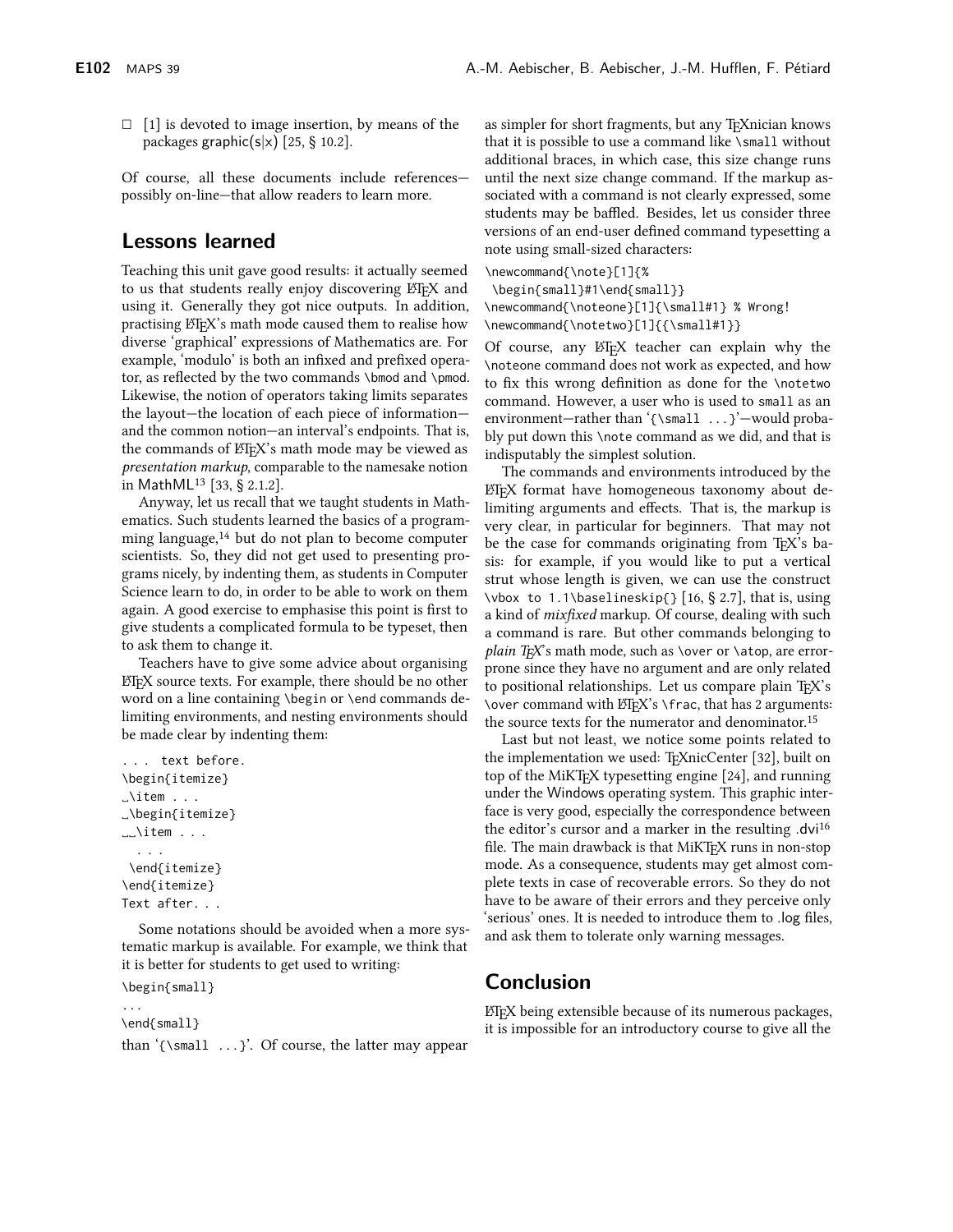functionalities that already exist. In fact, teachers also have to show how to use LTEX's documentation-good documents exist in French-to learn more on their own. But it is essential for students to understand ETFX's philosophy and get good methods. We think our method fulfills these goals. From 2003 to 2005, J.-M. Hufflen taught 4th-year university students enrolled in 'Digital Publishing' program<sup>17</sup> at the Letter Faculty of Besançon, and got initial experiences for writing [15]. A more concise document [2] has been used by A.-M. Aebischer for analogous introductory courses given at the IREM<sup>18</sup> institute for future teachers in Mathematics.

# **Acknowledgements**

Sincere thanks to Karl Berry and Barbara Beeton, who proofread the first version of this article.

# **References**

- $\lceil 1 \rceil$ Anne-Marie AEBISCHER : Insertion d'images. Document de support de travaux pratiques. Avril 2008.
- Anne-Marie AEBISCHER : Créer des documents  $\lceil 2 \rceil$ scientifiques avec ETEX. Stage 2008 à l'IREM de Franche-Comté. 2008.
- $\lceil 3 \rceil$ Claudio BECCARI: Introduzione all'arte della composizione tipographica con ETFX. September 2009. GUIT.
- $[4]$ Denis BITOUZÉ et Jean-Côme CHARPENTIER : ETEX. Pearson Education. 2006.
- $\begin{bmatrix} 5 \end{bmatrix}$ Bujdosó Gyöngyi – FAZEKAS Attila: TFX kerdőlépések. Tertia Kiadó, Budapest. április 1997.
- $\lceil 6 \rceil$ The Chicago Manual of Style. The University of Chicago Press. The 14th edition of a manual of style revised and expanded. 1993.
- $[7]$ Antoni DILLER: ETEX wiersz po wierszu. Wydawnictwo Helio, Gliwice. Polish translation of **ETEX** Line by Line with an additional annex by Jan Jelowicki. 2001.
- $\left[ 8 \right]$ Bernard GAULLE : Notice d'utilisation de l'extension frenchpro pour ETEX. Version V5,995. Avril 2005. http://www.frenchpro6.com/frenchpro/ french/ALIRE.pdf.
- $\lceil 9 \rceil$ Bernard GAULLE : L'extension frenchle pour ETFX. Notice d'utilisation. Version V5,9993. Février 2007. http://www.tug.org/texlive/Contents/live/ texmf-dist/doc/latex/frenchle/frenchle.  $ndf$
- [10] Jean-Louis GIAVITTO : Ouverture des veines et *autres distractions.* Documents de support de

travaux pratiques. http://lifc.univ-fcomte. fr/home/~jmhufflen/l2s/giavitto.pdf ethttp: //lifc.univ-fcomte.fr/home/~jmhufflen/l2s/ giavitto-plus.pdf. Octobre 1986.

- $[11]$ Michel GOOSSENS and Sebastian RAHTZ, with Eitan M. GURARI, Ross MOORE and Robert S. SUTOR: The ETEX Web Companion. Addison-Wesley Longman, Inc., Reading, Massachusetts. May 1999.
- $\lceil 12 \rceil$ Maurice GRÉVISSE : Le bon usage. Duculot. Grammaire française. 12<sup>e</sup> édition refondue par André Goosse. 1988.
- [13] David GRIFFITHS and Desmond HIGHAM: Learning ETFX. SIAM. 1997.
- [14] Jean-Michel HUFFLEN : «Typographie : les conventions, la tradition, les goûts, ... et L'FEX ». Cahiers GUTenberg, Vol. 35-36, p. 169-214. In Actes du congrès GUTenberg 2000, Toulouse. Mai 2000.
- $\left[15\right]$ Jean-Michel HUFFLEN : Premier contact avec ETFX. Document de support de travaux pratiques. http: //lifc.univ-fcomte.fr/home/~jmhufflen/l2s/ to-do.pdf. Janvier 2006.
- [16] Jean-Michel HUFFLEN : Mode mathématique. Document de support de travaux pratiques. http: //lifc.univ-fcomte.fr/home/~jmhufflen/l2s/ to-do-math.pdf. Février 2006.
- $[17]$ Jean-Michel HUFFLEN: "Writing Structured and Semantics-Oriented Documents: TEX vs. XML". Biuletyn GUST, Vol. 23, pp. 104-108. In BachoTEX 2006 conference. April 2006.
- $[18]$ Jean-Michel HUFFLEN :  $C++...$  et d'autres outils... pour l'étudiant mathématicien. Polycopié. Besançon. Janvier 2008.
- [19] HyperETEX. February 2004. http://hyperlatex. sourceforge.net.
- $\lceil 20 \rceil$ Java Technology. March 2008. http://java.sun.  $com$
- $[21]$ Donald Ervin KNUTH: Computers & Typesetting. Vol. A: The TEXbook. Addison-Wesley Publishing Company, Reading, Massachusetts. 1984.
- Thomas LACHAND-ROBERT : La maîtrise de TEX et  $\lceil 22 \rceil$ BTEX. Masson. 1995.
- [23] Leslie LAMPORT: ETEX: A Document Preparation System. User's Guide and Reference Manual. Addison-Wesley Publishing Company, Reading, Massachusetts. 1994.
- [24] MiKT<sub>F</sub>X... Typesetting Beautiful Documents. 2009. http://miktex.org/.
- Frank MITTELBACH and Michel GOOSSENS, with  $[25]$ Johannes BRAAMS, David CARLISLE, Chris A. Row-LEY, Christine DETIG and Joachim SCHROD: The